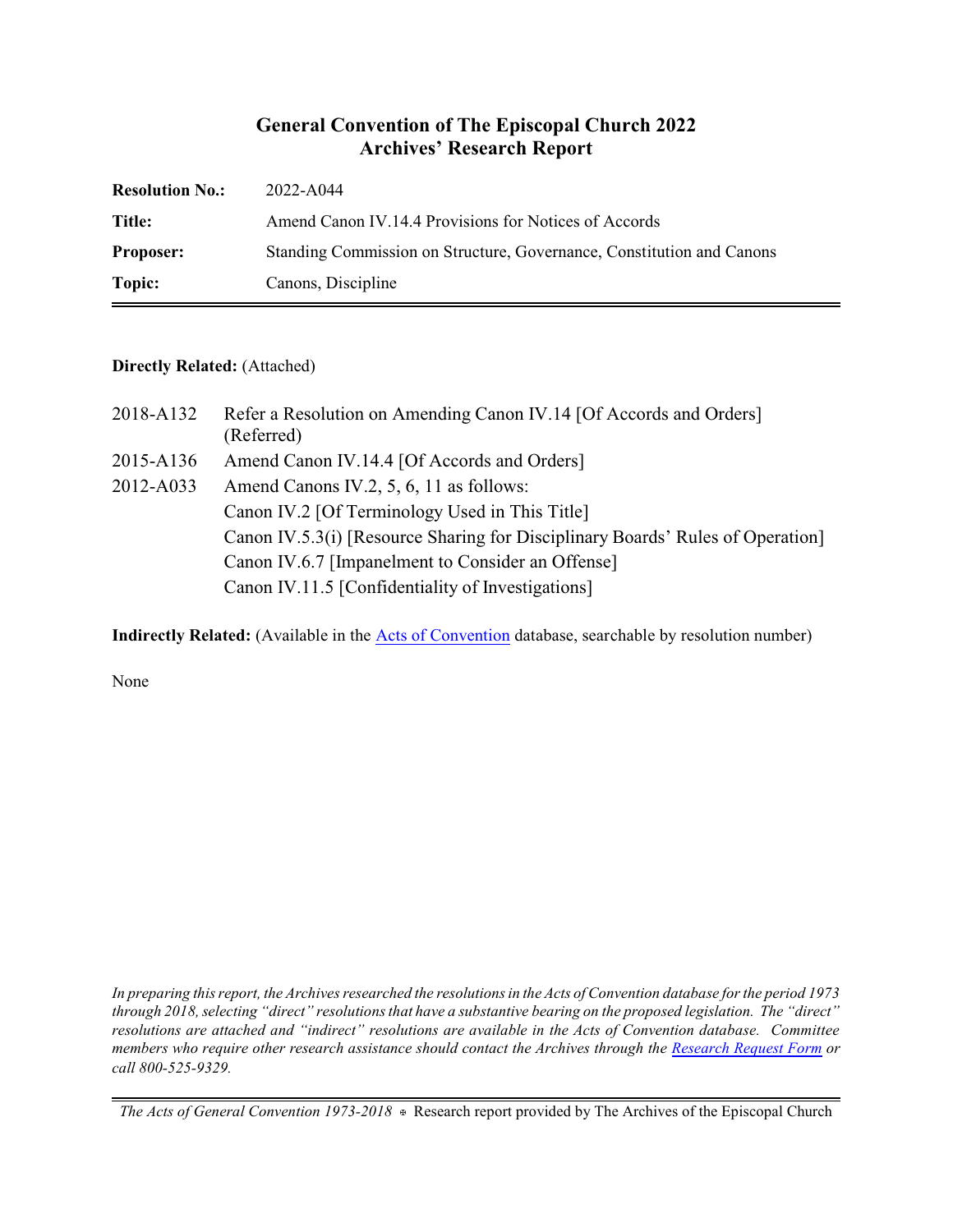# **A044 - Amend Canon IV.14.4 Provisions for Notices of Accords**

## **Final Status:** Not Yet Finalized

**Proposed by:** Standing Commission on Structure, Governance, Constitution and Canons **Requests New Interim Body**: No **Amends C&C or Rules of Order**: Yes **Has Budget Implications**: No **Cost**: **HiA:** HB **Legislative Committee Currently Assigned**: 03 - Title IV Disciplinary Canons **Completion Status:** Incomplete **Latest House Action:** N/A **Supporting Documents:** No

# **Resolution Text**

*Resolved*, the House of \_\_\_\_\_\_\_\_\_\_\_\_\_\_\_\_ concurring,

That the 80th General Convention amend Canon IV.14.4 by striking it in its entirety and replacing it as follows:

Sec. 4. A copy of the Accord shall be sent to the Complainant, the Complainant's Advisor, the Respondent, the Respondent's Advisor, the Respondent's counsel, if any, the Church Attorney, the president of the Disciplinary Board, and the Bishop Diocesan by the Conciliator or the president of the Conference Panel (whichever the matter was before when the Accord was reached) on the date on which the Accord is signed. If the Accord was reached between the Bishop Diocesan and Respondent under Canon IV.9, the Bishop Diocesan shall send a copy of the Accord to the president of the panel to which the matter is assigned and the persons listed in this Section on the date the Accord becomes effective and irrevocable.

*Sec. 4. In the case of any Accord that has become effective:*

*a. A copy of the Accord shall be sent to the Complainant, the Complainant's Advisor, the Complainant's counsel, if any, the Respondent, the Respondent's Advisor, the Respondent's counsel, if any, the Church Attorney, the president of the Disciplinary Board, and the Bishop Diocesan by the Conciliator or the president of the Conference Panel (whichever the matter was before when the Accord was reached), the Presiding Bishop, the President of the House of Deputies and the Secretary of the General Convention on the date on which the Accord is signed.*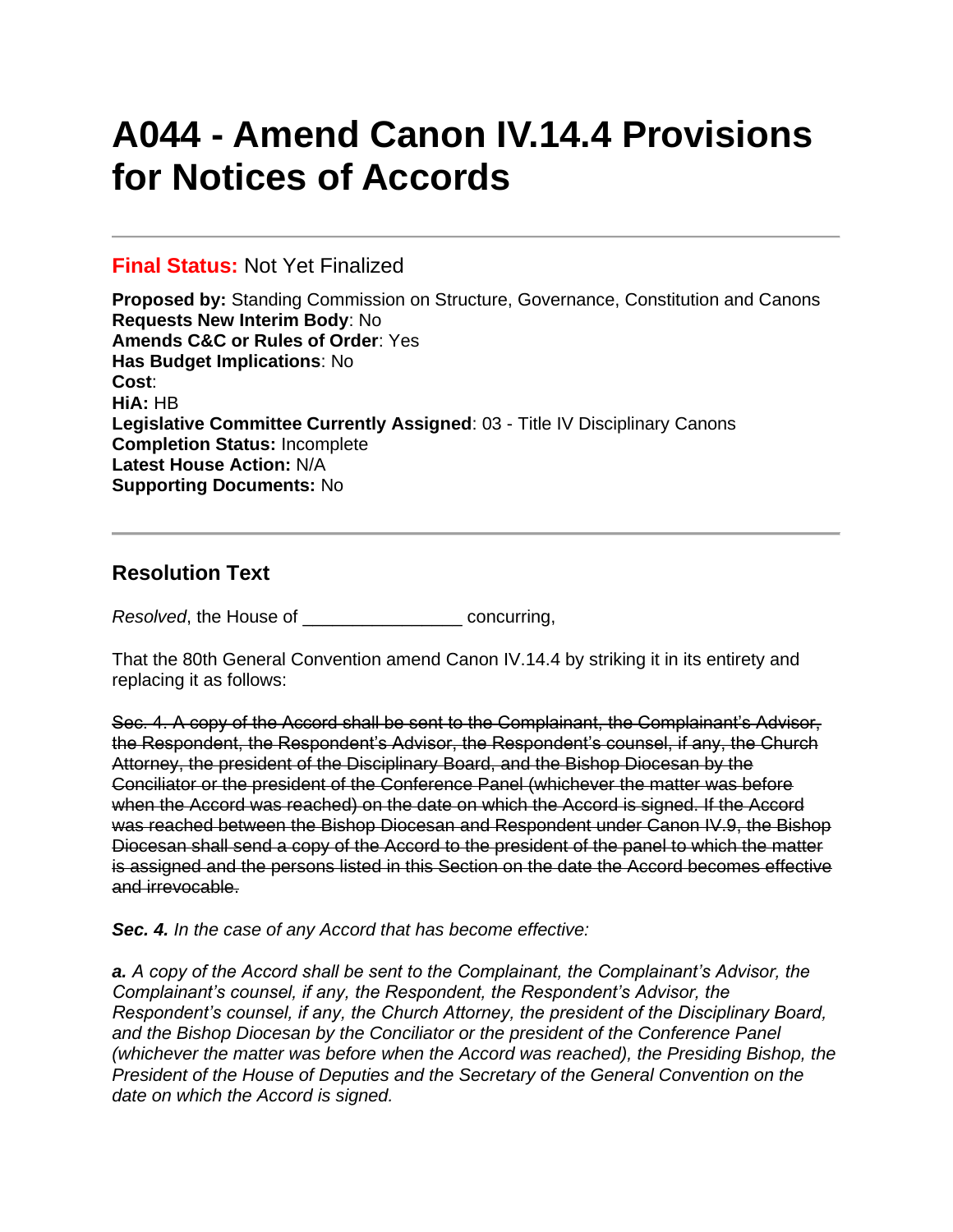*b. If the Accord was reached between the Bishop Diocesan and Respondent under Canon IV.9, the Bishop Diocesan shall send a copy of the Accord to the president of the panel to which the matter is assigned and the persons listed in subsection (a) of this section, on the date the Accord becomes effective and irrevocable.*

*c. In the case of any Accord pertaining to a Bishop, the Presiding Bishop shall provide a full and complete copy of the Accord to (i) in the case of a Bishop Diocesan, Bishop Suffragan serving under Article II.5, or Bishop serving under Canon III.13, to the Standing Committee of that Diocese, (ii) in the case of a Bishop Suffragan, Bishop Coadjutor, or Assistant Bishop, to the Bishop Diocesan and the Standing Committee of that Diocese.*

# **Explanation**

The proposed amendment to Canon IV.14.4 clarifies the timing and recipients of notices of Accords and Orders. A version of this amendment was proposed by the Standing Commission in Resolution 2018-A132; that version also addressed certain other matters. (See the Commission's 2018 Blue Book report at pp. 446-449.) The General Convention did not adopt 2018-A132, instead referring it back to the Standing Commission. The Commission continues to study the other aspects of Resolution 2018-A132 and may have a further proposal for canonical changes in its supplemental report.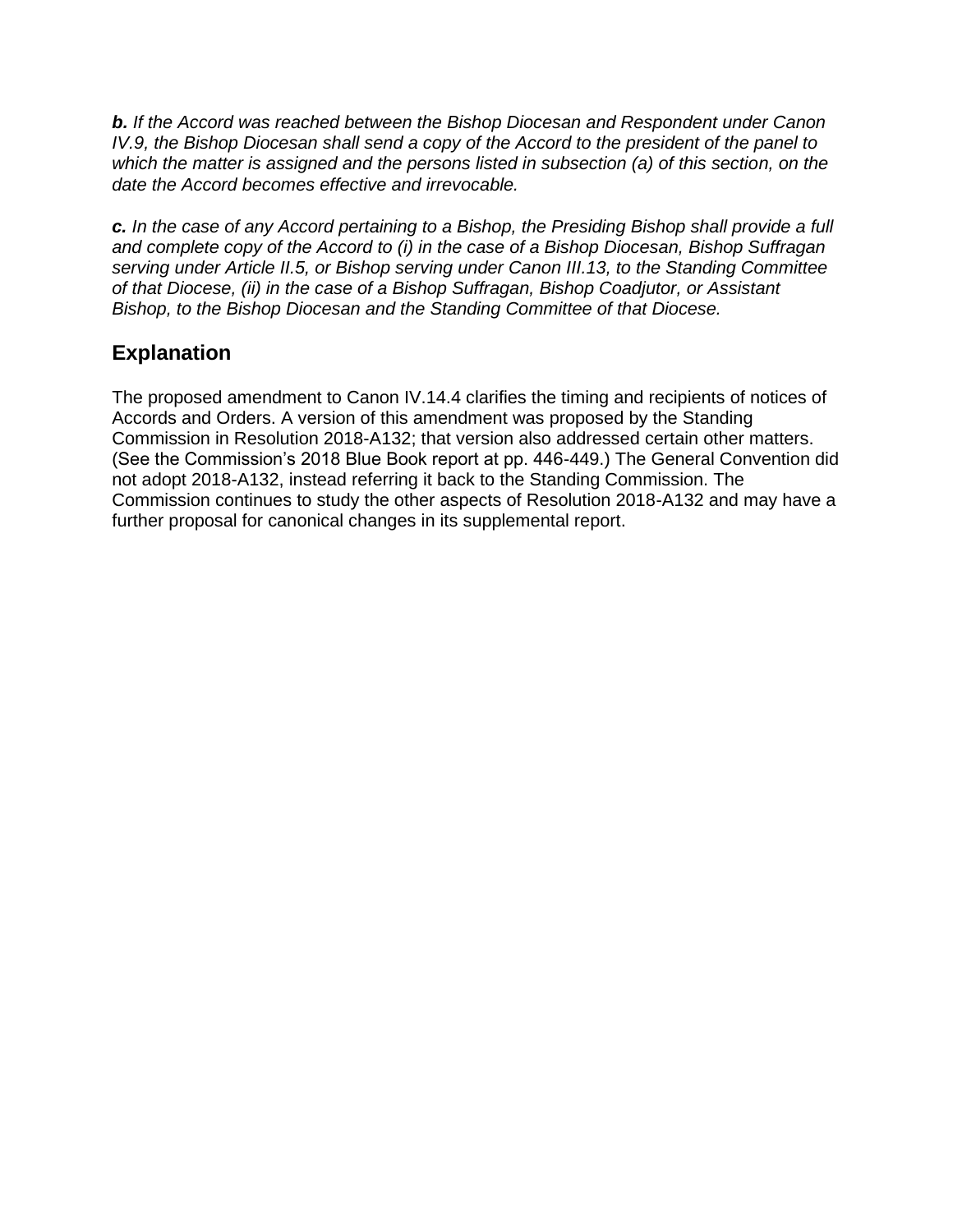| <b>Resolution Number:</b>        | 2018-A132                                                                         |
|----------------------------------|-----------------------------------------------------------------------------------|
| <b>Title:</b>                    | Refer a Resolution on Amending Canon IV.14 [Of Accords and<br>Orders <sup>1</sup> |
| <b>Legislative Action Taken:</b> | Referred                                                                          |
| <b>Final Text:</b>               |                                                                                   |

## *Resolved*, **That Canon IV.14 be amended as follows:**

**Sec. 4.** *In the case of any Accord that has become effective:*

*(a)* **A** *a* **copy of the Accord shall be sent to the Complainant, the Complainant's Advisor,** *the Complainant's counsel, if any,* **the Respondent, the Respondent's Advisor, the Respondent's counsel, if any, the Church Attorney, the president of the Disciplinary Board, and the Bishop Diocesan by the Conciliator or the president of the Conference Panel (whichever the matter was before when the Accord was reached),** *the Presiding Bishop, the President of the House of Deputies and the Secretary of the General Convention* **on the date on which the Accord is signed.***; (b)* **Iif the Accord was reached between the Bishop Diocesan and Respondent under Canon IV.9, the Bishop Diocesan shall send a copy of the Accord to the president of the panel to which the matter is assigned and the persons listed in this Section** *subsection (a), above,* **on the date the Accord becomes effective and irrevocable.***; and*

*(c) in the case of any Accord pertaining to a Bishop, the Presiding Bishop shall provide a full and complete copy of the Accord to (i) in the case of a Bishop Diocesan, Bishop Suffragan serving under Article II.5, or Bishop serving under Canon III.13, to the Standing Committee of that Diocese, (ii) in the case of a Bishop Suffragan, Bishop Coadjutor, or Assistant Bishop, to the Bishop Diocesan and the Standing Committee of that Diocese.*

**Sec. 5. The Bishop Diocesan shall have twenty days from the date on which the Accord is entered in which to advise in writing the Respondent, the Respondent's Advisor, the Respondent's counsel, if any, the Complainant, the Complainant's Advisor, the Church Attorney and the Conciliator or the president of the Conference Panel or Hearing Panel whether the Bishop Diocesan will pronounce the Sentence or accept the other terms of the Accord as recommended. The Bishop Diocesan shall advise that he or she will (a) pronounce the Sentence as recommended, or (b) pronounce a lesser Sentence than that recommended and/or, (c) reduce the burden on the Respondent of any of the other terms of the Accord. The Bishop Diocesan shall pronounce Sentence not sooner than twenty days following the date on which the Accord is entered and not later than forty days following such date. The Bishop**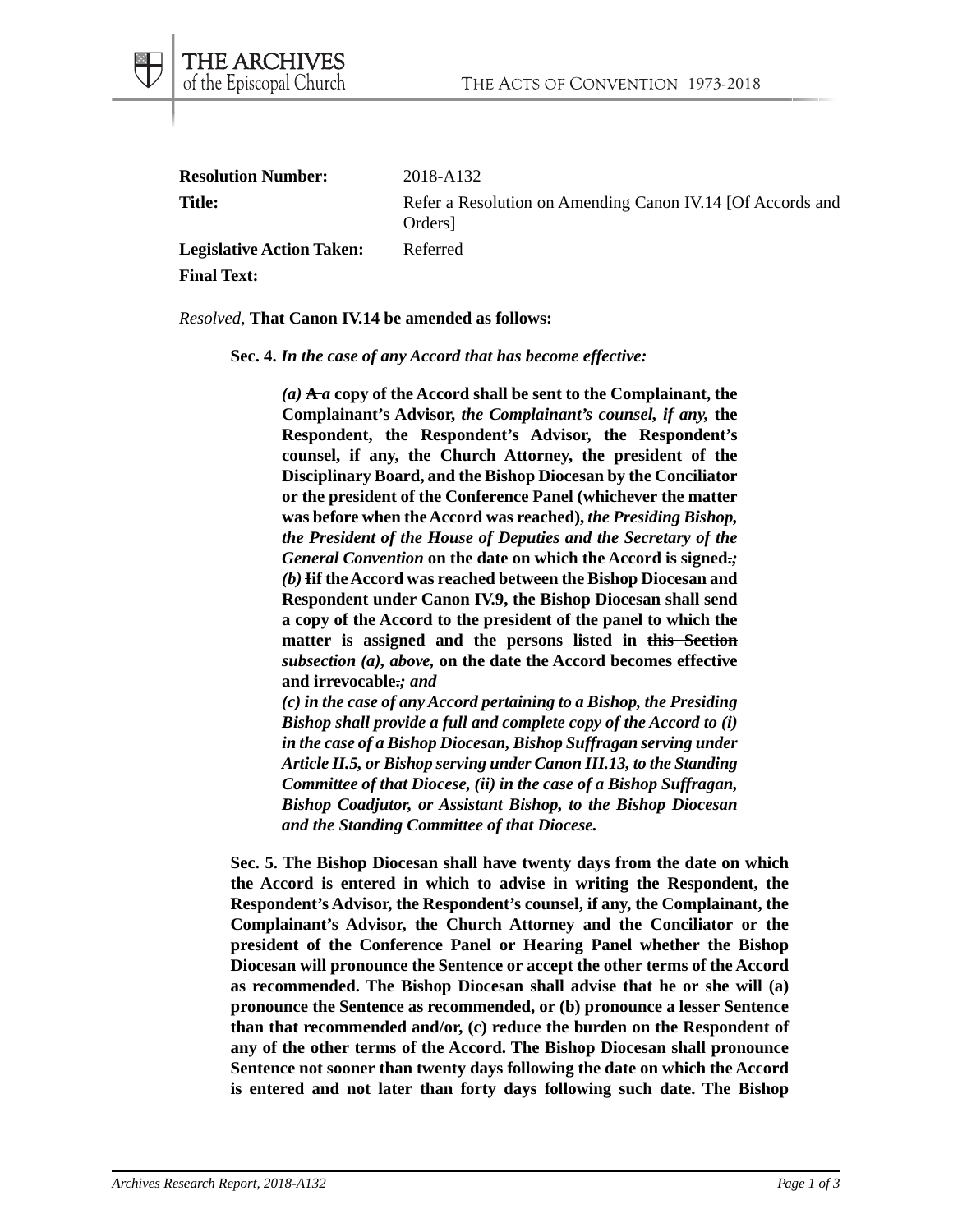**Diocesan's pronouncement of a lesser Sentence than that recommended or other modification shall not affect the validity or enforceability of the remainder of the Accord. In the case of an Accord under Canon IV.9, the Bishop Diocesan shall pronounce Sentence not sooner than the day after the date the Accord becomes effective and irrevocable.**

And be it further

*Resolved*, **That a new Section 12 be added to Canon IV.14 and successive sections renumbered:**

*Sec. 12. In the case of any Order issued by a Conference Panel, Hearing Panel or a Provincial Court of Review or Court of Review for Bishops:*

*(a) a copy of the Order shall be sent to the Complainant, the Complainant's Advisor, the Complainant's counsel, if any, the Respondent, the Respondent's Advisor, the Respondent's counsel, if any, the Church Attorney, the president of the Disciplinary Board, the Presiding Bishop, the President of the House of Deputies and the Secretary of the General Convention on the date on which the Order is signed; and*

*(b) in the case of any Order pertaining to a Bishop, the President of the Disciplinary Board for Bishops shall provide a full and complete copy of the Order (i) in the case of a Bishop Diocesan, Bishop Suffragan serving under Article II.5, or Bishop serving under Canon III.13, to the Standing Committee of any Diocese in which they are serving, and (ii) in the case of a Bishop Suffragan, Bishop Coadjutor, or Assistant Bishop, to the Bishop Diocesan and the Standing Committee of any Diocese in which they are serving.*

And be it further

*Resolved*, **That Canon IV.14.12 is hereby amended to read as follows:**

**Sec. 12** *13***. If there has been no objection by the Respondent or the Church Attorney to the Order(s), notice of Accords and Orders which have become effective shall be given without delay as follows:**

**(a) In the case of any Accord or Order** *that has become effective and that contains a Restriction on Ministry or a Sentence* **pertaining to a Priest or Deacon, the Bishop Diocesan shall give notice of the Accord or Order to every Member of the Clergy in the Diocese, each Vestry in the Diocese, the Secretary of Convention, and the Standing Committee of the Diocese, which shall be added to the official records of the Diocese; to the Presiding Bishop, to all other Bishops of the Church, and where there is no Bishop, to the Ecclesiastical Authority of each Diocese of the Church; to the President of the House of Deputies; to the Recorder of Ordinations;** *to the Archives; to the Secretary of the House of Bishops; to the Secretary of the House of Deputies; to the Secretary of the General Convention; to the Church Pension Fund; and* **to the Office of Transition Ministry; the Archives; and to the Secretary of the House of Bishops and the Secretary**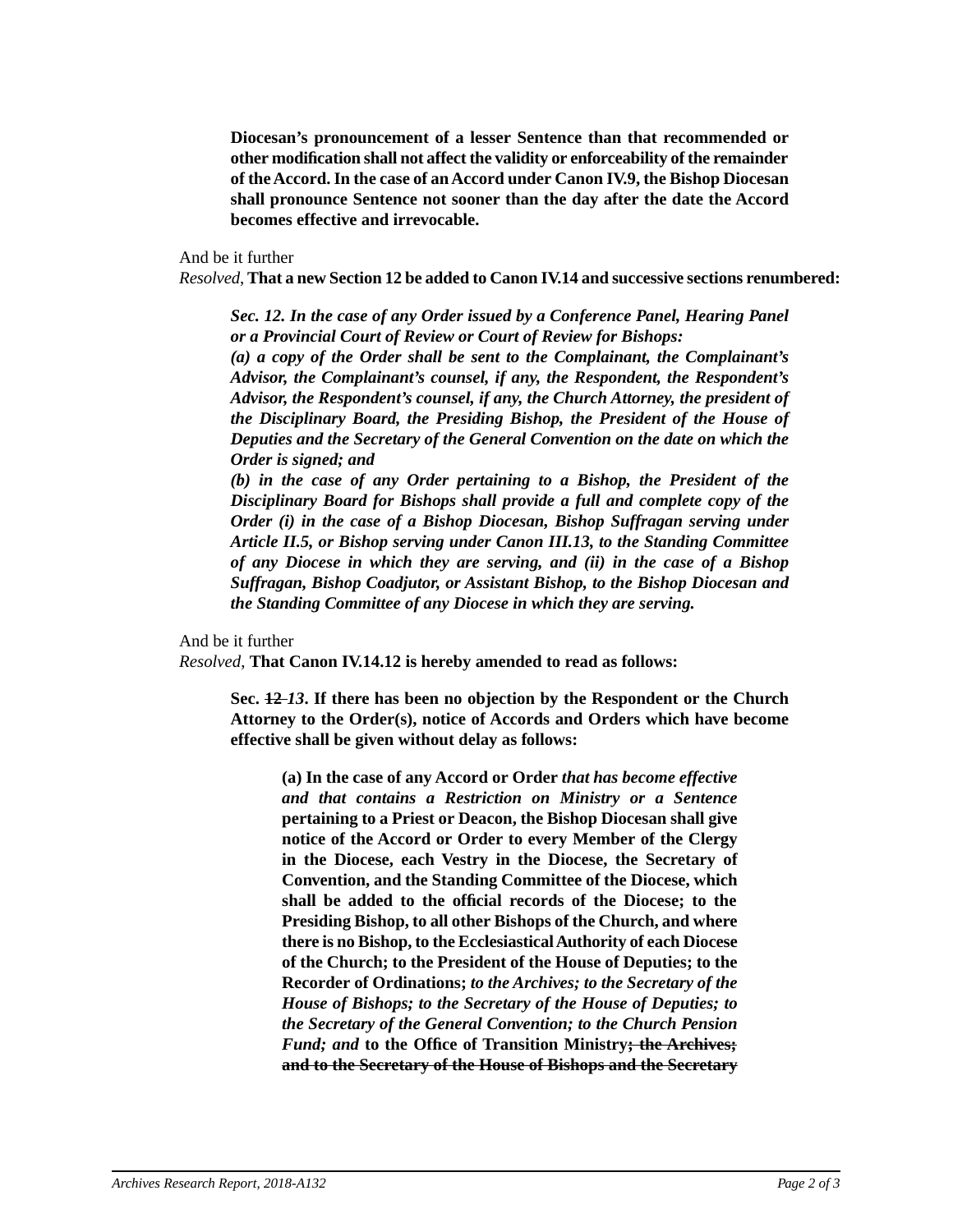**of the House of Deputies.** *If the Priest or Deacon is canonically resident in a Diocese other than the Diocese in which the matter is being heard, the Bishop Diocesan of the Diocese of canonical residence shall also give notice of the Accord or Order to every Member of the Clergy in the Diocese, each Vestry in the Diocese, the Secretary of Convention, and the Standing Committee of the Diocese, which shall be added to the official records of the Diocese.* **(b) In the case of any Accord or Order** *that has become effective and that contains a Restriction on Ministry or a Sentence* **pertaining to a Bishop, the Presiding Bishop shall give notice of the Accord or Order to the Ecclesiastical Authority of every Diocese of the Church, to the Standing Committees of every Diocese of the Church, to the Recorder of Ordinations, to the Office of Transition Ministry, and to the Secretary of the House of Bishops,** *to the President of the House of Deputies, to the Secretary of the General Convention, to the Archives, and to the Office of Transition Ministry* **and to all Archbishops and Metropolitans, and to all Presiding Bishops of Churches in communion with this Church.**

*(c) In the case of any Accord or Order that has become effective and that contains a Sentence of Suspension or Deposition pertaining to a Bishop, the Presiding Bishop shall give notice of the Accord or Order to those parties listed in subsection (b), above, and to all Archbishops, Metropolitans, Presiding Bishops and heads of Churches in full communion with this Church.*

**(c***d***) All notices given pursuant to this Canon shall reference the Canon(s), section(s) and subsection(s) specifying the Offense which is the subject of the Accord or Order.**

**(d***e***) Similar notice shall be given whenever there is any modification or remission of any Order for which notice has previously been given pursuant to this Canon**

**Citation:** General Convention, *Journal of the General Convention of...The Episcopal Church, Austin, 2018* (New York: General Convention, 2018), pp. 457-459.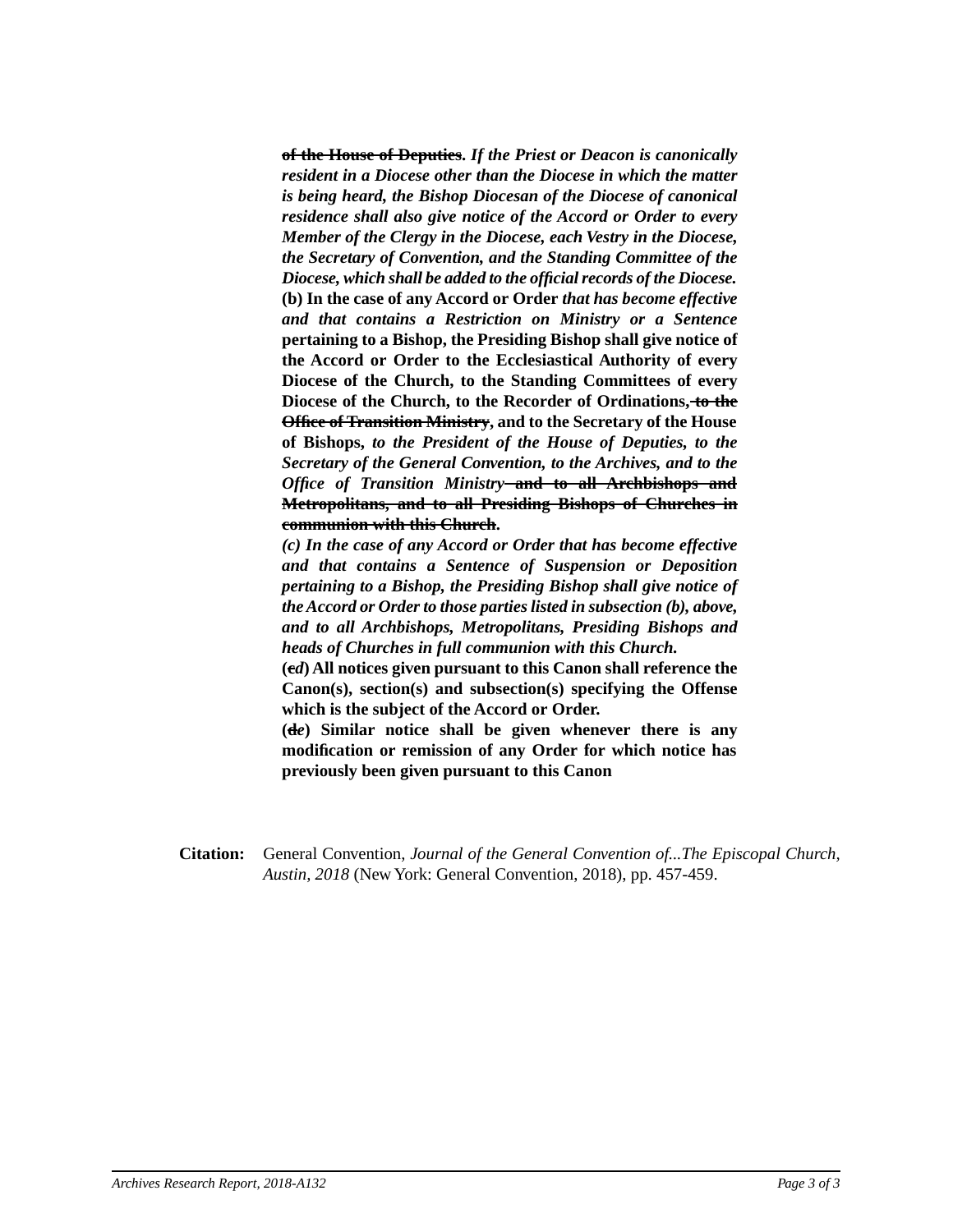| <b>Resolution Number:</b>        | 2015-A136                                   |
|----------------------------------|---------------------------------------------|
| Title:                           | Amend Canon IV.14.4 [Of Accords and Orders] |
| <b>Legislative Action Taken:</b> | Concurred as Amended                        |
| <b>Final Text:</b>               |                                             |

*Resolved*, **That Canon IV.14.4 be amended to read as follows:**

THE ARCHIVES<br>of the Episcopal Church

**Sec. 4. A copy of the Accord shall be sent to the Complainant, the Complainant's Advisor, the Respondent, the Respondent's Advisor, the Respondent's counsel, if any, the Church Attorney***, the president of the Disciplinary Board,* **and the Bishop Diocesan by the Conciliator or the president of the Conference Panel or Hearing Panel(whichever the matter was before when the Accord was reached) on the date that the Conciliator or president of the Panel signs***date on which* **the Accord** *is signed***. If the Accord was reached between the Bishop Diocesan and Respondent under Canon IV.9, the Bishop Diocesan shall send a copy of the Accord to** *the president of the panel to which the matter is assigned and* **the persons listed in this Section on the date the Accord becomes effective and irrevocable.**

**Citation:** General Convention, *Journal of the General Convention of...The Episcopal Church, Salt Lake City, 2015* (New York: General Convention, 2015), p. 712.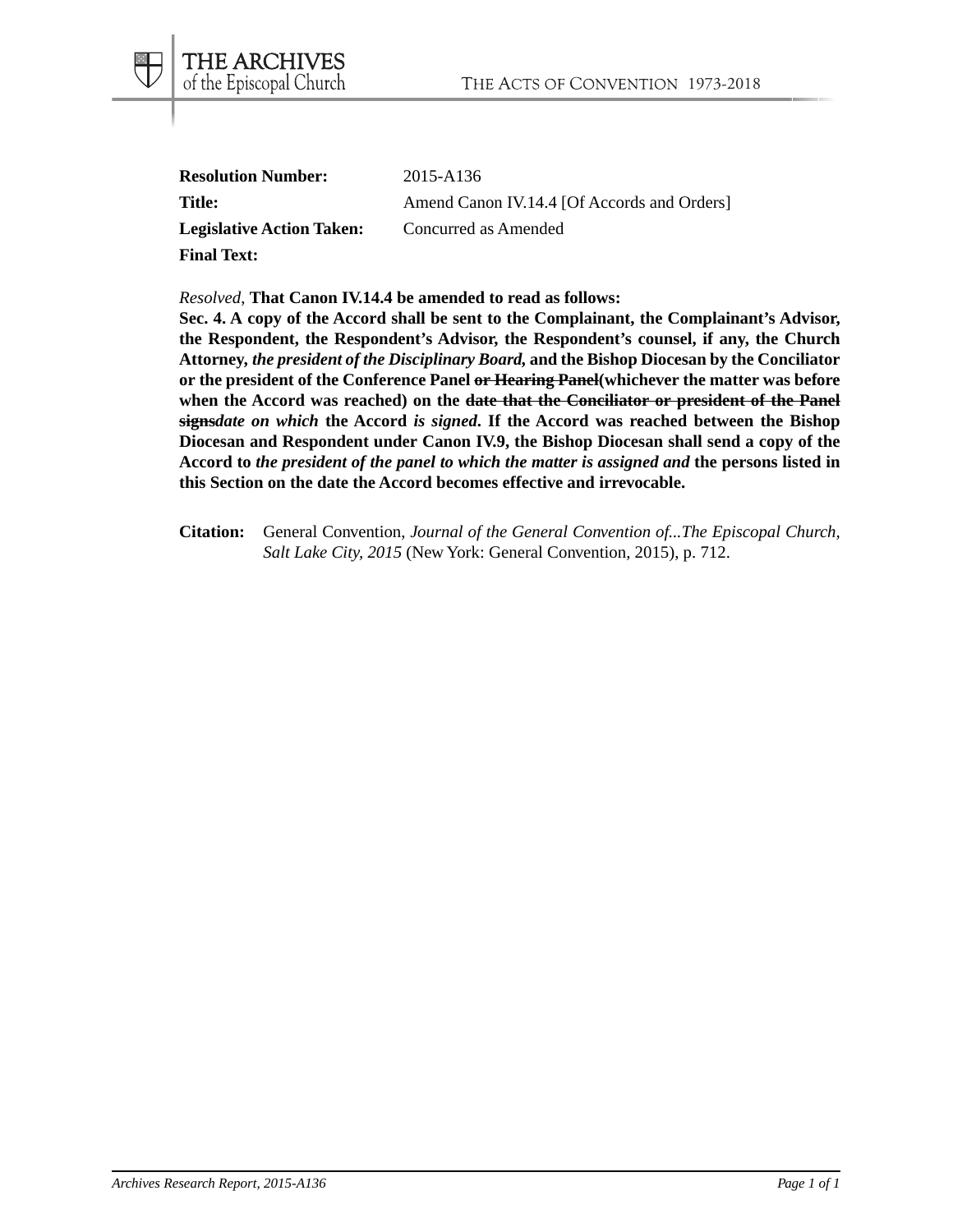| <b>Resolution Number:</b>        | 2012-A033                                                                                                                                                                                                                                                                            |
|----------------------------------|--------------------------------------------------------------------------------------------------------------------------------------------------------------------------------------------------------------------------------------------------------------------------------------|
| <b>Title:</b>                    | Amend Canons IV.2, 5, 6, 11 as follows: Canon IV.2 [Of<br>Terminology Used in This Title Canon IV.5.3(i) [Resource]<br>Sharing for Disciplinary Boards' Rules of Operation Canon<br>IV.6.7 [Impanelment to Consider an Offense] Canon IV.11.5<br>[Confidentiality of Investigations] |
| <b>Legislative Action Taken:</b> | Concurred as Amended                                                                                                                                                                                                                                                                 |

## **Final Text:**

THE ARCHIVES of the Episcopal Church

*Resolved*, **That the following sections of Canons IV.2, be amended to read as follows: Advisor shall mean a person designated to support, assist, consult with, advise** *and, where expressly so authorized under this Title, speak for* **a Complainant or Respondent in any matter of discipline under this Title***,* **as provided in Canon IV.19.10.**

**Complainant shall mean (a) the***any* **person or persons from whom the Intake Officer receives information concerning an** *alleged* **Offense** *and who, upon consent of that person(s), is designated a Complainant by the Intake Officer* **or (b) any Injured Person designated by the Bishop Diocesan who, in the Bishop Diocesan's discretion, should be afforded the status of a Complainant, provided, however, that any Injured Person so designated may decline such designation.**

**Conference Panel shall mean a panel of one, two or three***or more* **members of the Disciplinary Board selected by the president of the board, unless some other manner of selection is provided by Diocesan Canon, to serve as the body before which an informal conference is held as provided in Canon IV.12, provided, however, that no such member** *of the Conference Panel* **may serve as a member of the Hearing Panel in the same case.** *The president of the Disciplinary Board shall be ineligible to serve on the Conference Panel. If the Conference Panel consists of more than one member, it shall include both clergy and lay members.*

**Hearing Panel shall mean a panel of three** *or more* **members of the Disciplinary Board** *and shall include both clergy and lay members* **selected by the president of the Board, unless some other manner of selection is provided by Diocesan Canon, to serve as the body before which a hearing is held as provided in Canon IV.13, provided, however, that no such member** *of the Hearing Panel***may serve as a member of the Conference Panel in the same case***. The president of the Disciplinary Board shall be ineligible to serve on the Hearing Panel.;* and be it further

*Resolved*, **that Canon IV.5.3 (i) be amended as follows:**

**(i) Any Diocese may agree** *in writing* **with one or more other Dioceses to develop and share resources necessary to implement this Title, including members of Disciplinary Boards, Church Attorneys, Intake Officers, Advisors, Investigators, Conciliators and administrative and financial support for proceedings under this Title.;** and be it further

*Resolved*, **that Canon IV.6.5, IV.6.7 and IV.6.8 be amended as follows:**

**Sec. 5. If the Intake Officer determines that the information, if true, would not constitute an Offense, the Intake Officer shall inform the Bishop Diocesan of an intention to dismiss the matter. If the Bishop Diocesan does not object, the Intake Officer shall dismiss the matter. The Intake Officer shall provide written notice to the Complainant and the Bishop Diocesan**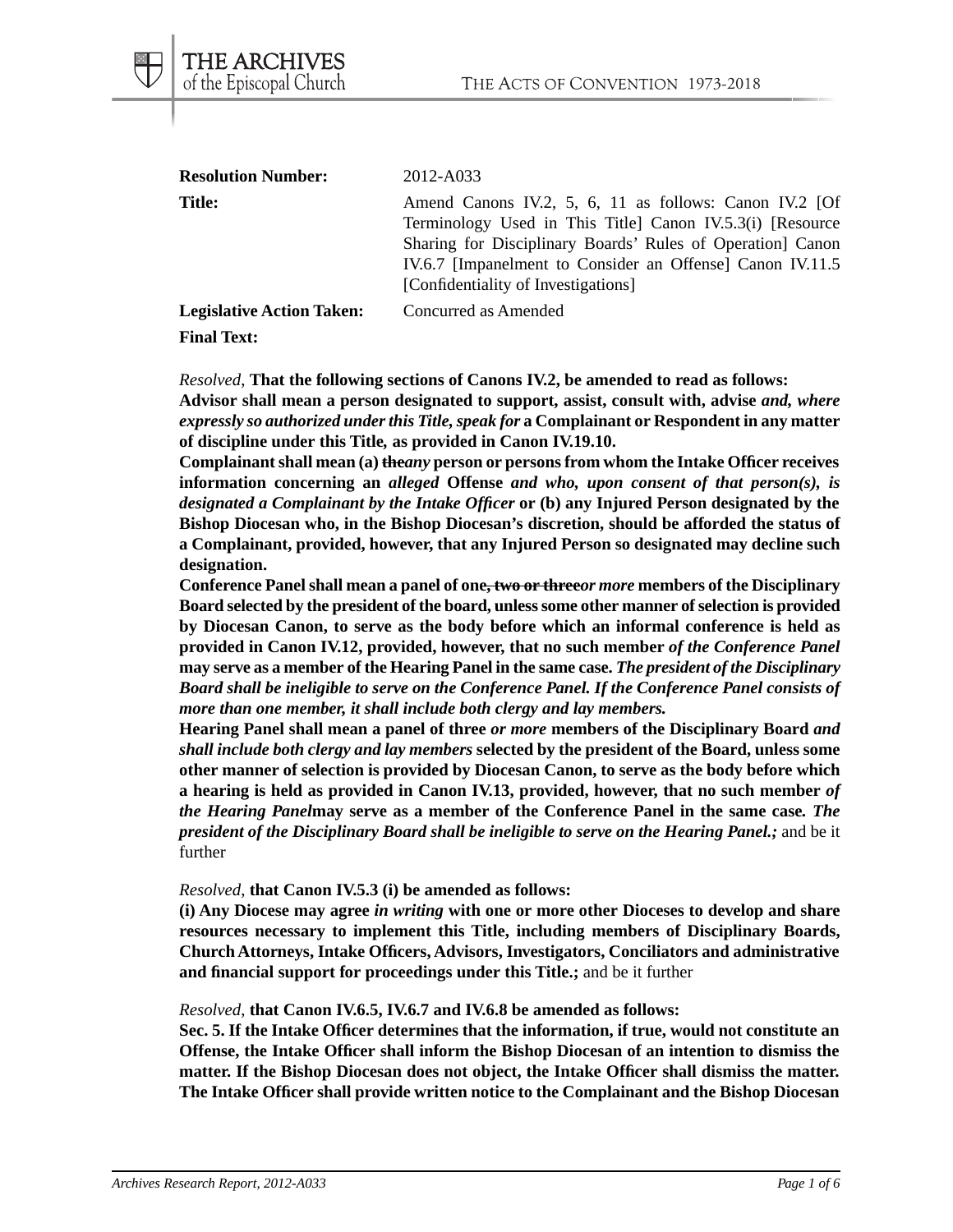**of the decision of dismissal, the reasons therefor, and the Complainant's right to appeal the decision within thirty days of the date of the notice and shall send a copy of that notice and the written intake report to the president of the Disciplinary Board. If the Complainant wishes to appeal the dismissal, the Intake Officer shall assist the Complainant in preparing and signing a written statement of the acts complained of, which statement shall be sent to the president of the Disciplinary Board***,***along with a statement that the Complainant appeals the dismissal. The intake report and any related information, in the case of a dismissal, may***shall* **be retained by the Intake Officer and** *may be* **considered in connection with any additional information that may come to the Intake Officer thereafter concerning the subject Member of the Clergy.**

**Sec. 7. If the Intake Officer determines that the information, if true, would constitute an Offense, the Intake Officer shall promptly forward the intake report to the Reference Panel. The president shall promptly select from the Disciplinary Board, by lot or by other random means, a Conference Panel and a Hearing Panel, and shall designate a president of each Panel. A Conference Panel may consist of one or more person. A Hearing Panel shall consist of not less than three persons and shall include both clergy and lay members. The president shall be ineligible to serve on either Panel.**

**Sec. 8. The Reference Panel shall meet as soon as possible after receiving the intake report to determine how to refer the report. Referral options are (a) no action required other than appropriate pastoral response pursuant to Canon IV.8; (b) conciliation pursuant to Canon IV.10; (c) investigation pursuant to Canon IV.11; (d)** *to the Conference Panel pursuant to Canon IV.12; or (e)***referral for possible agreement with the Bishop Diocesan regarding terms of discipline pursuant to Canon IV.9. Referral decisions shall require the approval of a majority of the Reference Panel.;** and be it further

## *Resolved,* **that Canon IV.7.11 be amended as follows:**

**Sec. 11. If a request for review of restriction on ministry or Administrative Leave is made prior to referral to the Conference Panel, then the review shall be conducted by the Conference Panel. If a request for review of restriction on ministry or Administrative Leave is made subsequent to referral to the Conference Panel but prior to referral to the Hearing Panel, the review shall be conducted by the Conference Panel. If a request for review of restriction on ministry or Administrative Leave is made subsequent to referral to the Hearing Panel, the review shall be conducted by the Hearing Panel. The question before a Panel reviewing a restriction on ministry or Administrative Leave is whether, at the time of the review and based upon information then available to the Panel, the restrictions on ministry or Administrative Leave and the terms and conditions thereof are warranted. The review may be conducted either personally or telephonically. The Intake Officer, the Respondent, or the Respondent's Advisor***, the Respondent's counsel, if any,***or both, the Bishop Diocesan, the Chancellor and the Church Attorney shall each be afforded the opportunity to be present, either personally or telephonically, at the review, and any such person present shall be heard by the Panel if such person desires to be heard. The Panel may hear from other persons at the Panel's discretion.;** and be it further

## *Resolved,* **that Canon IV.8.2 and IV.8.3 be amended as follows:**

**Sec. 2. In each pastoral response the Bishop Diocesan shall consider offering pastoral care to all those** *who may be* **affected by the** *an alleged* **Offense***.***or allegations thereof. Pastoral care shall be considered for the Complainant, the Complainant's family, the Respondent, the Respondent's family, Injured Persons, Injured Persons' families, any affected Community, witnesses, and the Disciplinary Board.**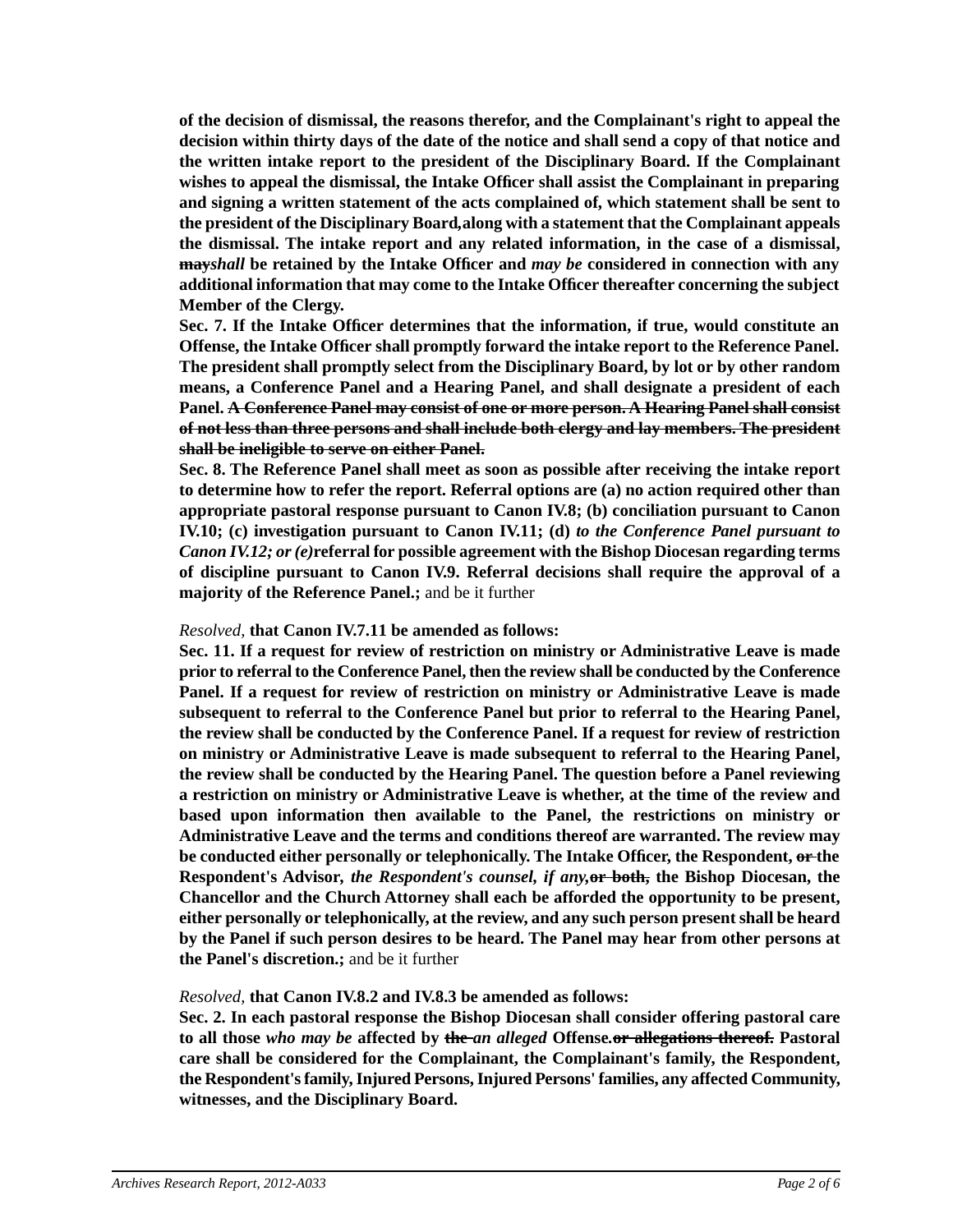**Sec. 3. In every case, and notwithstanding any other provision of this Title to the contrary, the Bishop Diocesan may disclose such information concerning any** *alleged* **Offense or allegations thereof or concerning any Accord or Order as the Bishop Diocesan deems pastorally appropriate.;**and be it further

*Resolved,* **that Canon IV.9 be amended by adding a new Section 4 as follows:** *Sec. 4. Accords under this Section shall be subject to all the provisions of Canon IV.14 regarding Accords, not inconsistent with this Section.;* and be it further

*Resolved,* **that Canons IV.11.3 and IV.11.5 be amended as follows:**

**Sec. 3. The Investigator shall present the findings of the investigation in writing to the Reference Panel. The Reference Panel may meet with the Investigator and shall consider the report to determine whether to (a) take no action other than appropriate pastoral responses pursuant to Canon IV.8; (b) refer the matter to the Bishop Diocesan for consideration of proceedings under Canon IV.9; (c) refer the matter to conciliation pursuant to Canon IV.10; (d) require further investigation; or (e) refer the matter to the Conference Panel pursuant to Canon IV.12***,or to the Hearing Panel pursuant to Canon IV.13***. The determination shall be approved by a majority vote of the Reference Panel.**

**Sec. 5. All investigations shall be confidential except** *until such time* **as** *information obtained* **may be utilized by the Church Attorney, the Bishop Diocesan or the Panels upon the consent of the person interviewed or as the Bishop Diocesan deems pastorally necessary, and all.** *All* **p***P***ersons,** *prior to being* **interviewed by the investigator***,***shall be advised of the confidential nature of the investigation** *and when such information may be shared during the course of the proceedings.***;** and be it further

*Resolved,* **that Canon IV.12.3, IV.12.4, IV.12.7, IV.12.8 and IV.12.12 be amended as follows: Sec. 3. The Conference Panel shall issue a notice to the Respondent, the Respondent's Advisor,***the Respondent's counsel, if any,***the Complainant, the Complainant's Advisor, the Investigator and such other persons, if any, as the Conference Panel in its discretion may determine. The notice shall describe the nature and purpose of the proceeding,** *shall* **contain a copy of the written statement prepared by the Church Attorney, shall disclose the names of all persons to whom the notice is sent, and shall establish a date, time and place for conference at which the Respondent is to appear before the Conference Panel***, which date shall be not less than twenty days after service of the notice upon the Respondent***.**

**Sec. 4. The Respondent shall attend the conference** *and may be accompanied by an Advisor or counsel, if any, or both.*

**Sec. 7. The proceedings of the Conference Panel shall be informal and conversational. The Conference Panel shall describe the alleged Offense to the Respondent. The Conference Panel shall hear from the Complainant or the Complainant's Advisor or both, if either or both are present, and from the Respondent or***and* **the Respondent's Advisor** *or counsel, if any, or* **both. At its discretion, the Conference Panel may hear from the Investigator or any other persons present, and may direct the Investigator to conduct additional investigation and suspend its proceedings to allow such investigation to be completed. At its discretion, the Conference Panel may confer with any participants outside the presence of the other participants.**

**Sec. 8. No witnesses shall be called to testify at the proceedings before the Conference Panel. No record of the proceedings of the Conference Panel shall be made. The conference shall be closed to all except the members of the Conference Panel and invited participants. Proceedings before the Conference Panel shall be confidential except as may be provided in**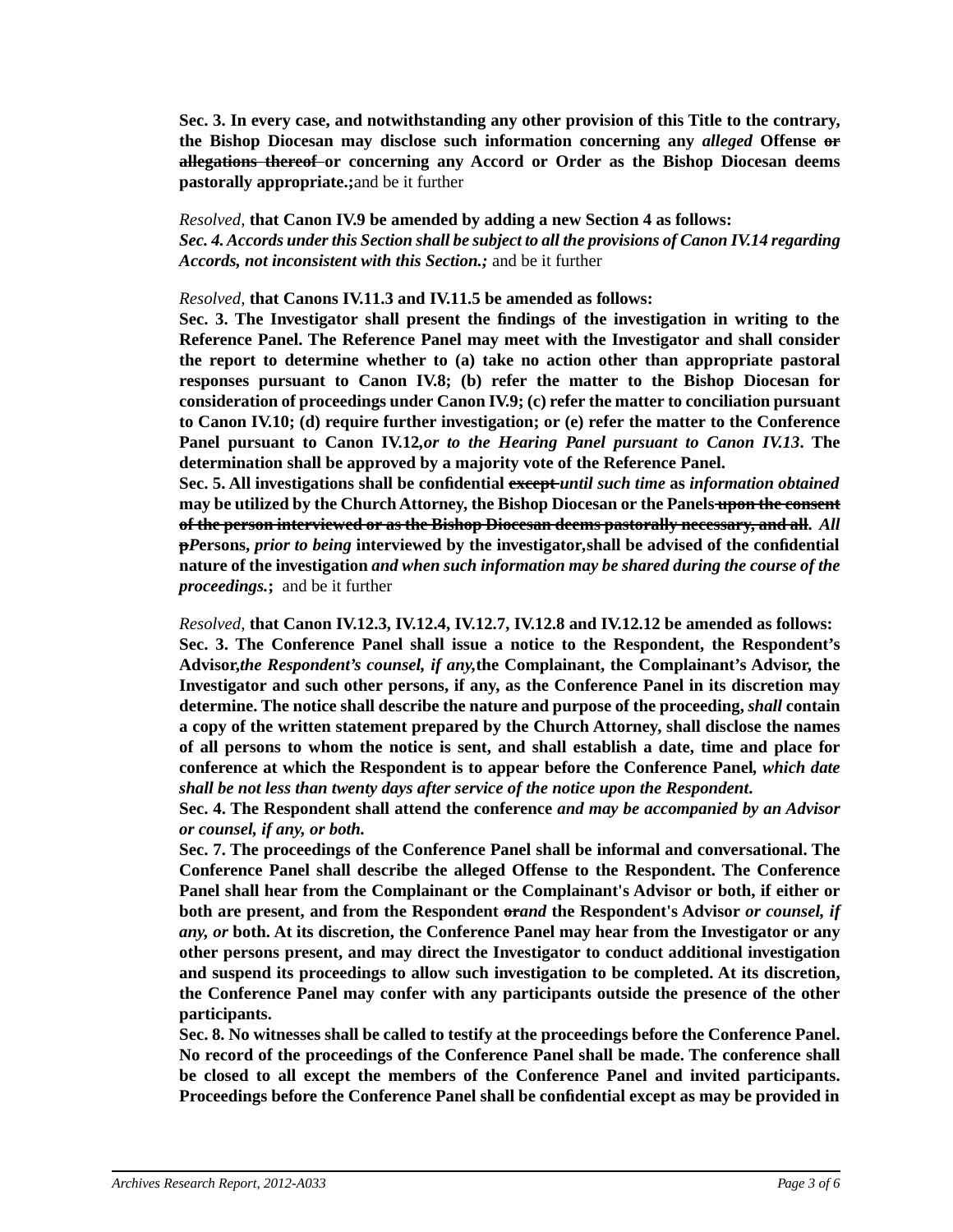**an Order or Accord or as provided elsewhere in this Title.** *No statements made by any participant in such proceeding may be used as evidence before the Hearing Panel.*

**Sec. 12. The Respondent or the Church Attorney may refuse***object to* **an Order issued by the Conference Panel by giving written notice of the refusal***objection* **to the president of the Conference Panel within fifteen days following the effective date of the Order as defined in Canon IV.14.10. Upon receipt of the notice of refusal***objection***, the president of the Conference Panel shall notify the president of the Disciplinary Board of the refusal***objection* **and the matter will proceed as provided in Canon IV.14.11.;** and be it further

*Resolved,* **that Canon IV.13.2 and IV.13.5 (d) be amended as follows:**

**Sec. 2. Upon receipt of a referral for Hearing Panel proceedings, the Church Attorney shall review all information acquired as of the time of such referral and, if necessary, shall revise or update the statement of the** *alleged* **Offense and shall provide the same to the Hearing Panel. The Hearing Panel shall issue a notice to the Respondent, to the Respondent's Advisor,** *to Respondent's counsel, if any,* **and to the Church Attorney.**

**Sec. 5. The Church Attorney and the Respondent shall each be afforded reasonable time and opportunity to prepare evidence for the hearing as follows:**

**(d) Discovery procedures** *as approved in the discovery plan filed pursuant to Canon IV.13.5(a)* **may include** *written interrogatories***, oral or written deposition testimony of any person having knowledge pertaining to the** *alleged* **Offense or any defenses, thereto,requests for production of documents or tangible objects, and requests for admissions of fact.;**and be it further

*Resolved,* **that Canon IV.14.4, IV.14.5, IV.14.11, and IV.14.12 be amended as follows:**

**Sec. 4. A copy of the Accord shall be sent to the Complainant, the Complainant's Advisor, the Respondent, the Respondent's Advisor***, the Respondent's counsel, if any,* **the Church Attorney and the Bishop Diocesan by the Conciliator or the president of the Conference Panel or Hearing Panel (whichever the matter was before when the Accord was reached) on the date that the Conciliator or president of the Panel signs the Accord***. If the Accord was reached between the Bishop Diocesan and Respondent under Canon IV.9, the Bishop Diocesan shall send a copy of the Accord to the persons listed in this Section on the date the Accord becomes effective and irrevocable.*

**Sec. 5. The Bishop Diocesan shall have thirty days from the date on which the Accord is sent to the Bishop Diocesan in which to advise in writing the Respondent, the Respondent's Advisor,***the Respondent's counsel, if any,* **the Complainant, the Complainant's Advisor, the Church Attorney and the Conciliator or the president of the Conference Panel or Hearing Panel whether the Bishop Diocesan will pronounce the Sentence or accept the other terms of the Accord as recommended. The Bishop Diocesan shall advise that he or she will (a) pronounce the Sentence as recommended or (b) pronounce a lesser Sentence than that recommended and/or (c) reduce the burden on the Respondent of any of the other terms of the Accord. The Bishop Diocesan shall pronounce Sentence not sooner than forty days following the date on which the Accord is sent to the Bishop Diocesan and not later than sixty days following such date. The Bishop Diocesan's pronouncement of a lesser Sentence than that recommended or other modification shall not affect the validity or enforceability of the remainder of the Accord.** *In the case of an Accord under Canon IV.9, the Bishop Diocesan shall pronounce Sentence not sooner than the day after the date the Accord became effective and irrevocable.*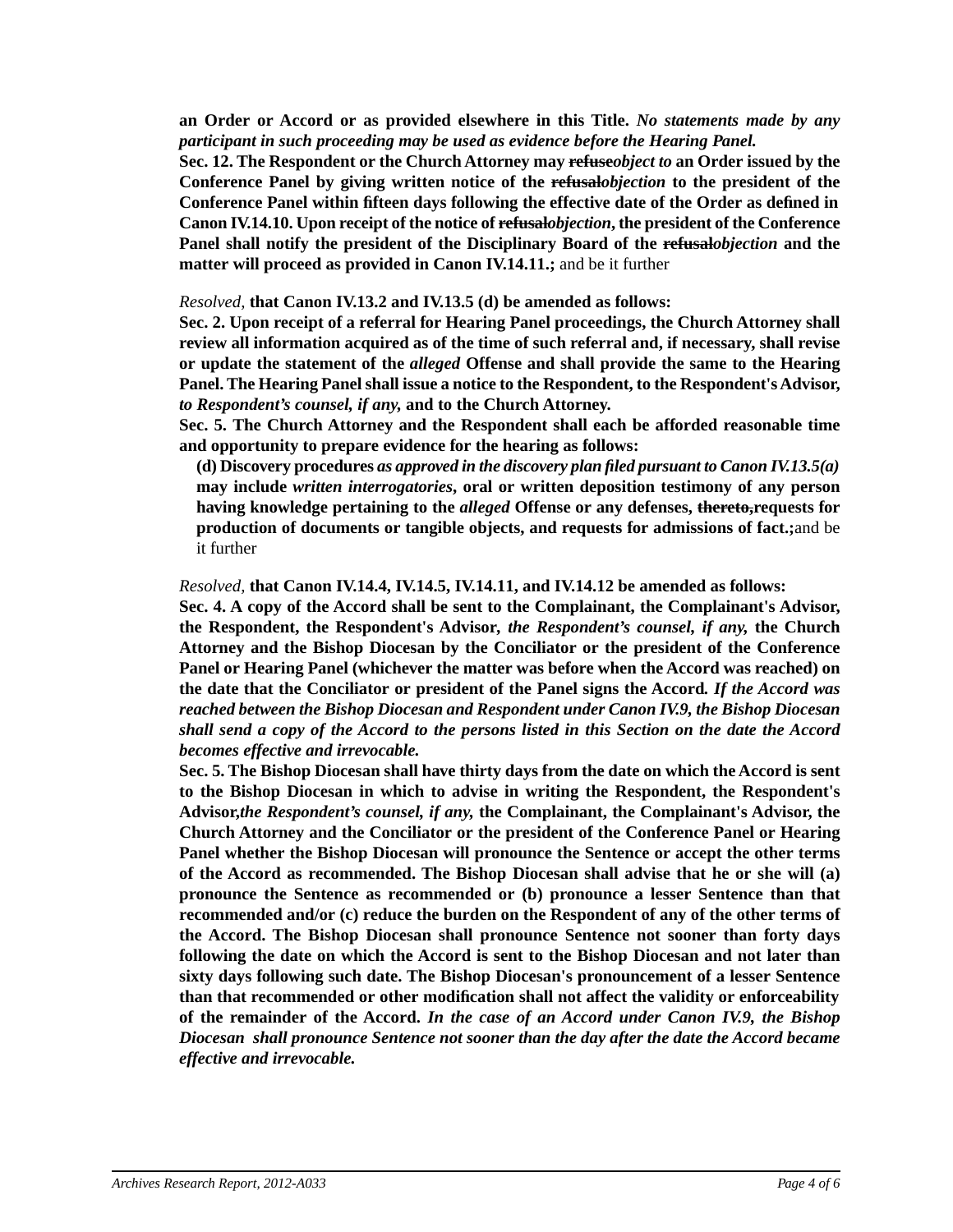**Sec. 11. If the Order is issued by a Conference Panel, the Respondent may refuse***object to* **the Order as provided in Canon IV.12.12 and the matter shall be referred to a Hearing Panel for hearing as provided in Canon IV.13.**

*Sec. 12. If there has been no objection by the Respondent,* **notice of Accords and Orders which shall have become effective and are not subject to refusal by the Respondent shall be given without delay as follows:**

**(a) In the case of any Accord or Order pertaining to a Priest or Deacon, the Bishop Diocesan shall give notice of the Accord or Order to every Member of the Clergy in the Diocese, each Vestry in the Diocese, the Secretary of Convention, and the Standing Committee of the Diocese, which shall be added to the official records of the Diocese; to the Presiding Bishop, to all other Bishops of the Church, and where there is no Bishop, to the Ecclesiastical Authority of each Diocese of the Church; to the Recorder of ordinations; to the Church Deployment Office***Office of Transition Ministry; the Archives***; and to the Secretary of the House of Bishops and the Secretary of the House of Deputies.;** and be it further

*Resolved,* **that Canon IV.14 be amended by adding a new section IV.14.13 as follows:** *Sec. 13. In every case, notwithstanding any other provision of this Title to the contrary, the Bishop Diocesan may disclose such information concerning any Offense or allegations thereof or concerning any Accord or Order as the Bishop Diocesan deems appropriate.;* and be it further

*Resolved,* **that Canon IV.19 be amended as follows:**

**Sec. 10. Each Diocese shall make provision for Advisors to be available to Respondents and Complainants as provided in this Canon for the purposes of support, assistance, consultation and advice regarding the process provided in this Title and the rights, responsibilities, consequences and alternatives pertaining thereto.**

**(a) The Bishop Diocesan shall make an Advisor available to the Respondent not later than the earliest of (1) reference for conciliation, to the Conference Panel or to the Hearing Panel, (2) the imposition of restriction on ministry or placement on Administrative Leave, or (3)***the Respondent or Bishop Diocesan proposing terms of discipline to the other under Canon IV.9, or (4)* **any interrogation or request for a statement or other information from the Respondent.**

**(b) The Bishop Diocesan shall make an Advisor available to the Complainant not later than the earliest of (1) the forwarding of the intake report to the Reference Panel, (2) the Complainant's appeal of a dismissal under Canon IV.6.5, or (3)** *the Respondent or Bishop Diocesan proposing terms of discipline to the other under Canon IV.9, or (4)* **the Bishop's designation of an Injured Person as a Complainant.;**and be it further

*Resolved,* **that Canon IV.19.22 be amended as follows:**

**Sec. 22. A Hearing Panel,***Disciplinary Board* **or Court of Review may in its discretion obtain legal counsel to give it** *or the President of the Board or one of its Panels* **opinions on any questions of law, procedure or evidence. Such legal counsel, if any, shall have no vote in any proceeding before the Hearing Panel***Disciplinary Board, one of its Panels,* **or Court of Review.;** and be it further

*Resolved,* **that Canon I.9.8 be amended as follows:**

**Sec. 8. The Provincial Synod shall have power: (a) to enact Ordinances for its own regulation and government; (b) to elect judges of the Provincial Court of Review; (c)***(b)* **to perform such duties as many be committed to it by the General Convention; (d)***(c)* **to deal with all matters**